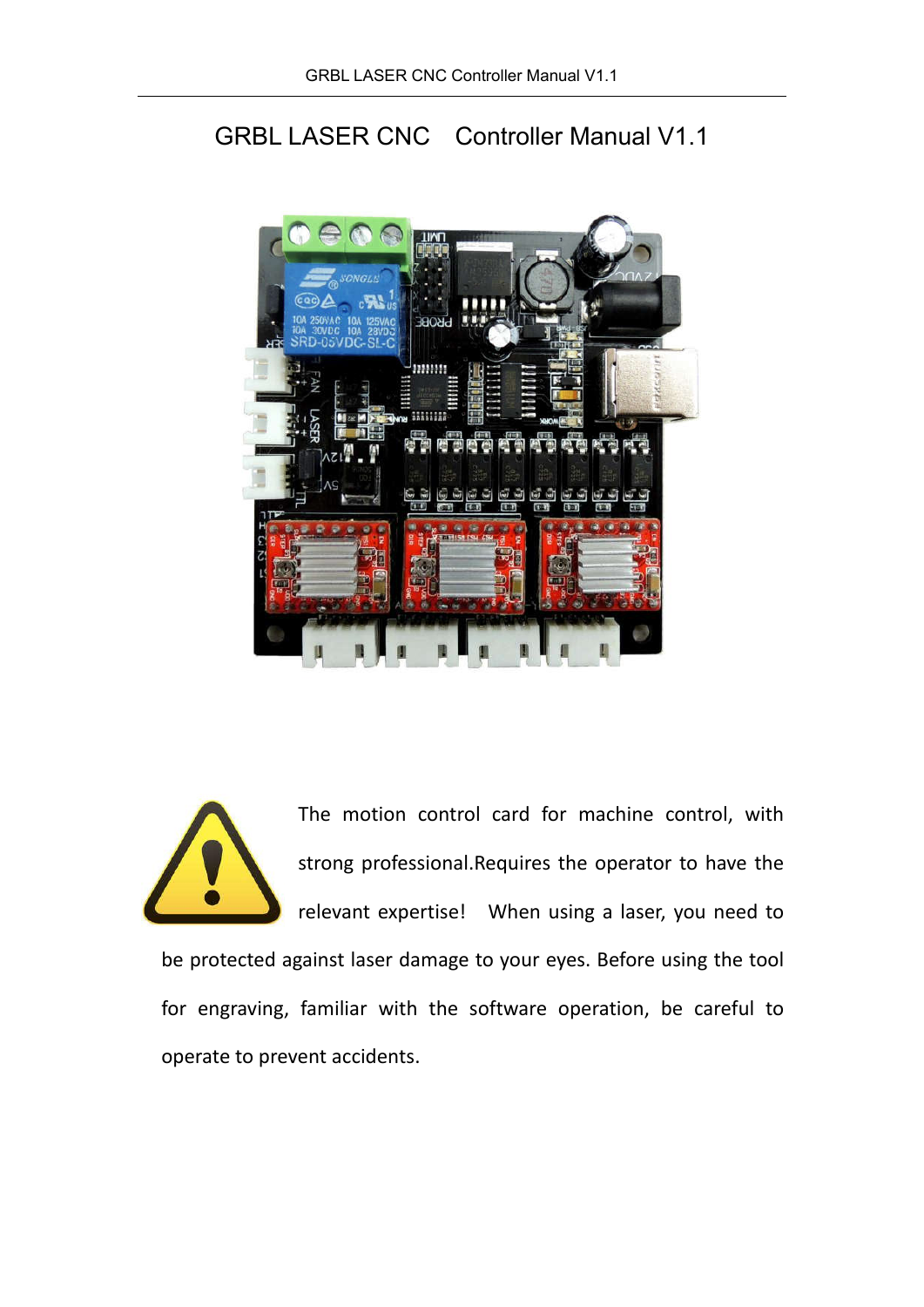## Contents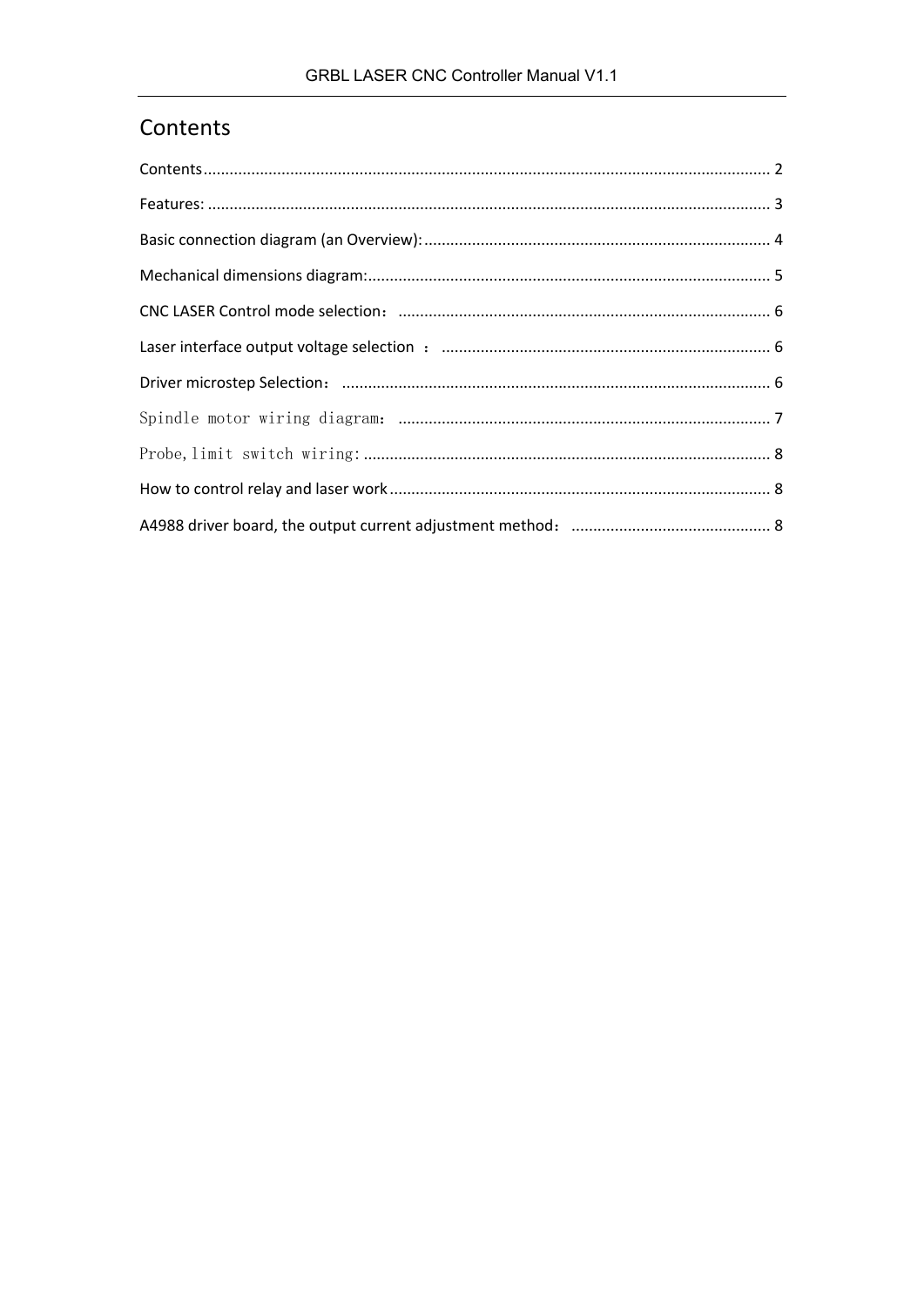#### Features:

- 1. Application: use for DIY mini Engraving machine or Toy laser engraving machine
- 2. Applicable software: GRBL control、Un Gcode Sender、 GRBL controller.
- 3. Communication:USB(USB-CH340).
- 4. Power supply: voltage: 12V current about 4A , according to the load to increase or decrease the power supply.
- 5. Stepper motor driver: A4988 motor driver,16 microstep 1.5A phase current output
- 6. Support stepper motor: NEMA17 NEMA23 stepper motor, phase current less than 1.5A .
- 7. Laser interface: 12V or 5V, power less than 18W laser module.
- 8. Spindle motor interface: the maximum support 400W DC spindle motor.
- 9. With fan interface and TTL signal output interface (for controlling the laser module with TTL module).
- 10. Limit interface: 3-axis limit interface.
- 11. Probe interface: for Z axis tool zero.
- 12.Power interface: DC-005 2.0 interface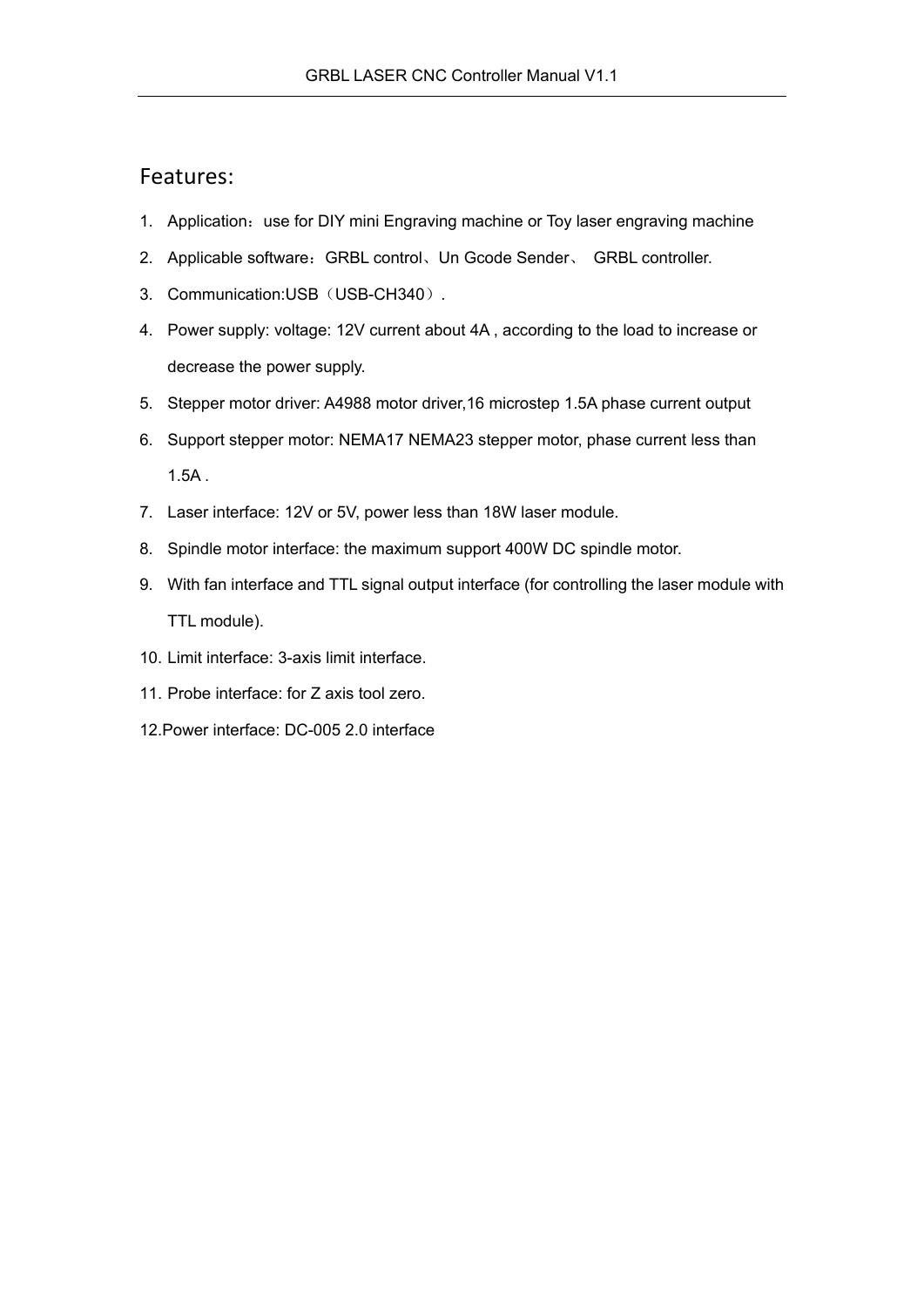

## Basic connection diagram (an Overview):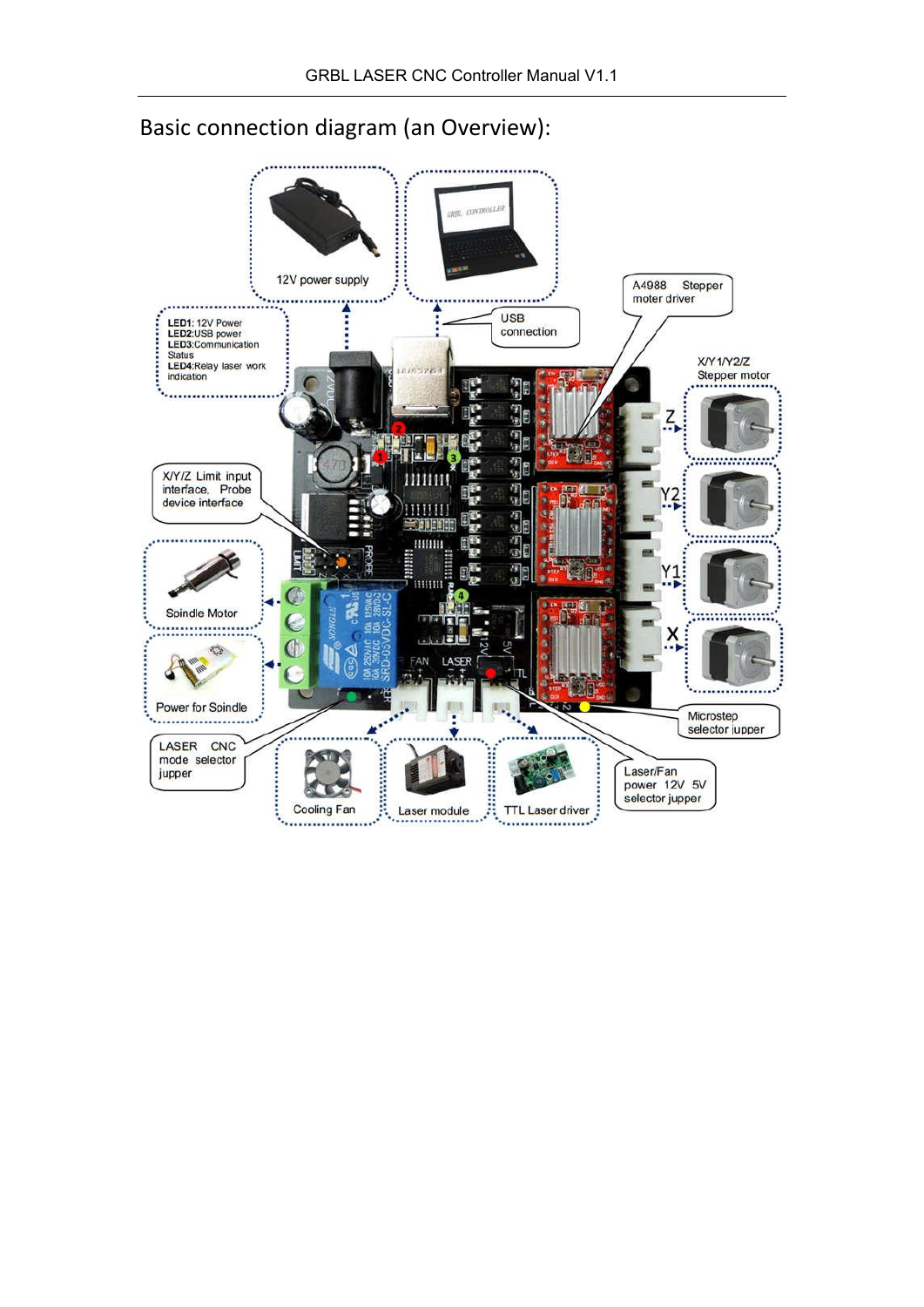

# Mechanical dimensions diagram: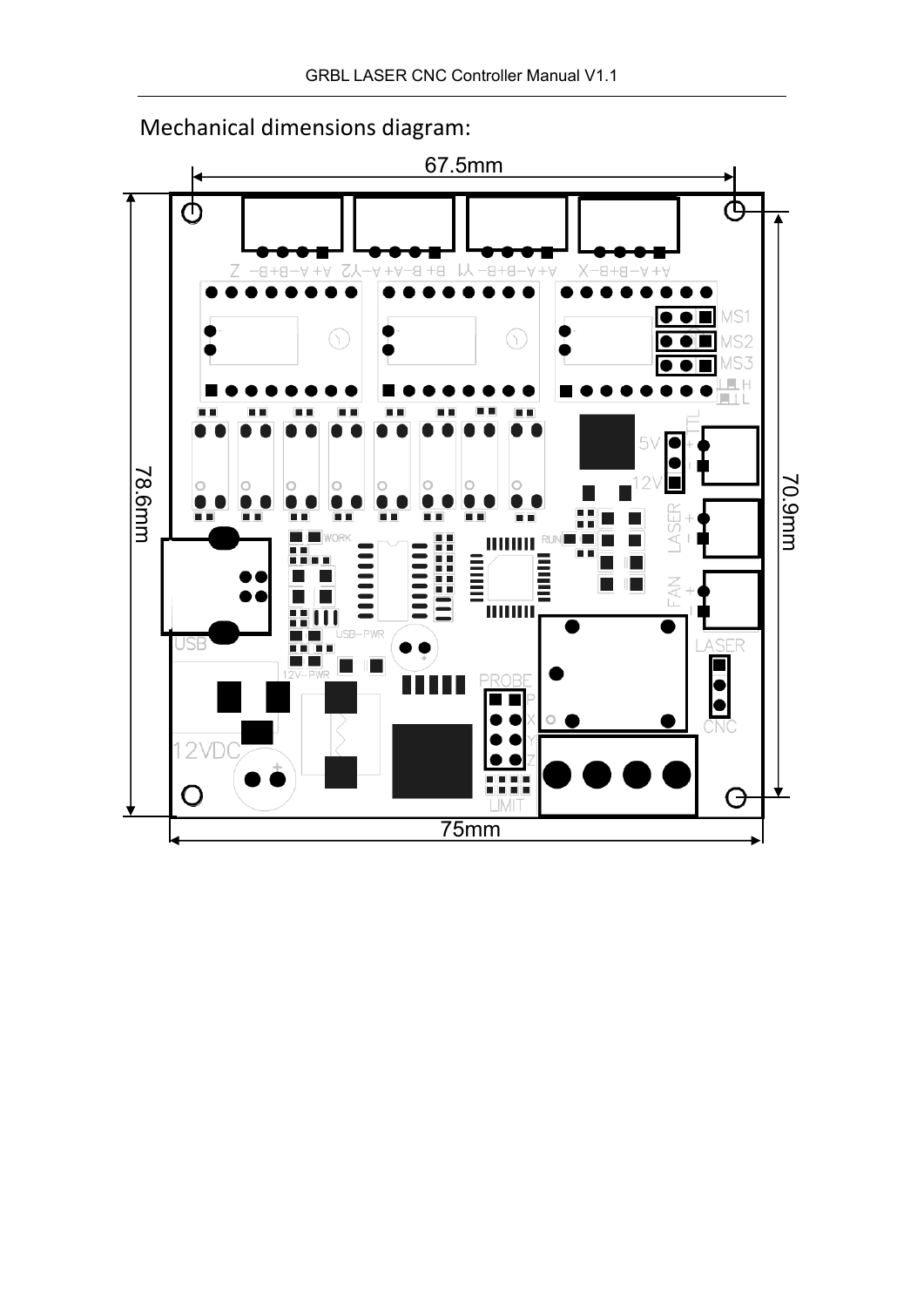#### CNC LASER Control mode selection:

Controller has a selector jumper, select the **CNC mode**, Controller control relay work, select **LASER mode**, Controller control the laser interface, fan interface output. As shown below:



### Laser interface output voltage selection :

DIY commonly used laser module supply voltage 12V and 5V, Controller provides two kinds of voltage options, according to the need to choose, as shown below:



#### Driver microstep Selection:

Microstep selector jumper under the X-axis driver board, remove the driver board to select microstep, the factory default for 16 microstep. The Jumper location and microstep table are as follows::

| Jumper location                                                                            | Microstep |
|--------------------------------------------------------------------------------------------|-----------|
| н<br>$\bullet$<br><b>MS1</b><br>$\bullet$ $\bullet$ al<br>MS <sub>2</sub><br>كالملة<br>MS3 | 16        |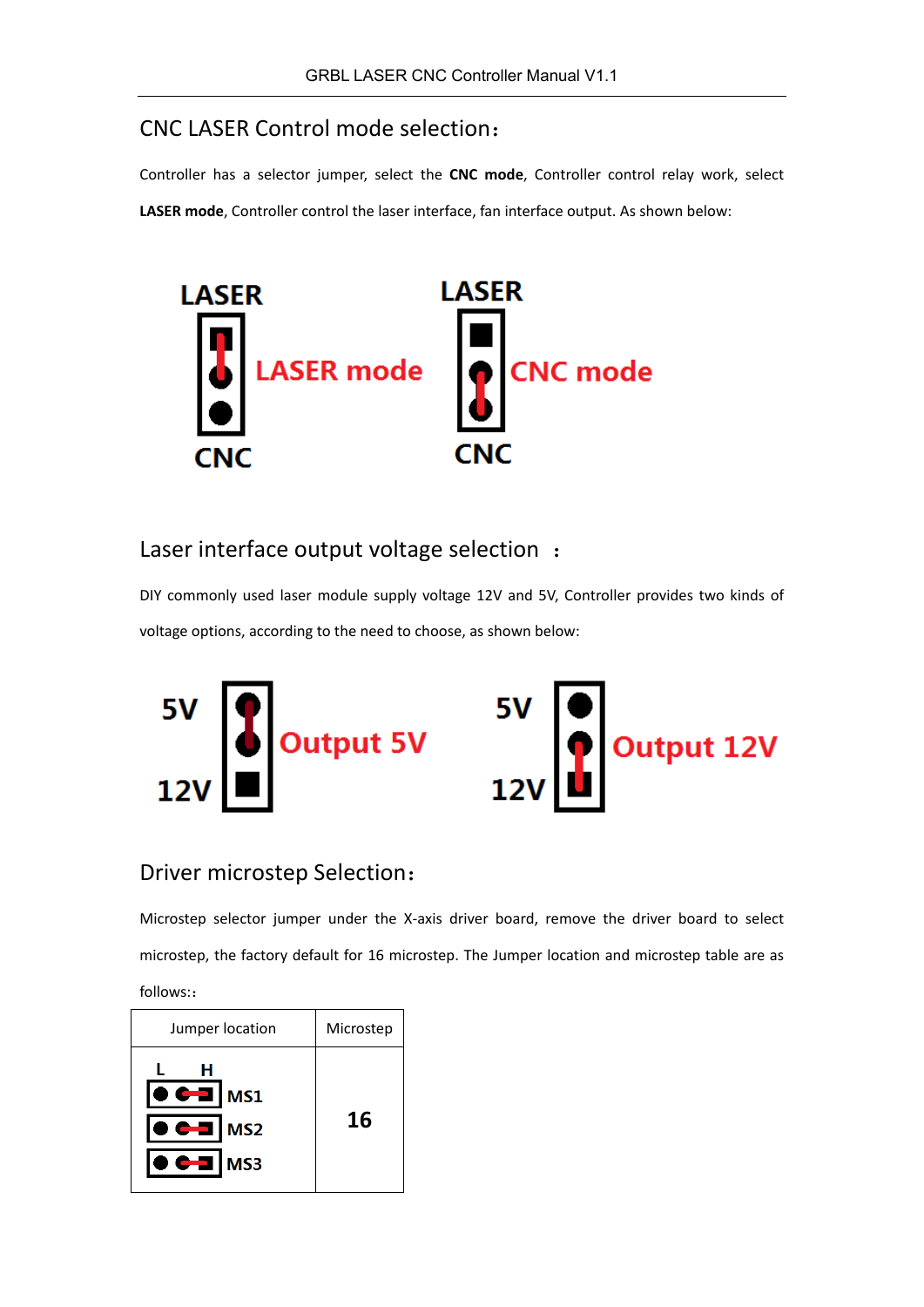

# Spindle motor wiring diagram:

Use the relay on the controller to control the spindle to start and stop, the maximum can be connected 400W DC Motor wiring as shown below:

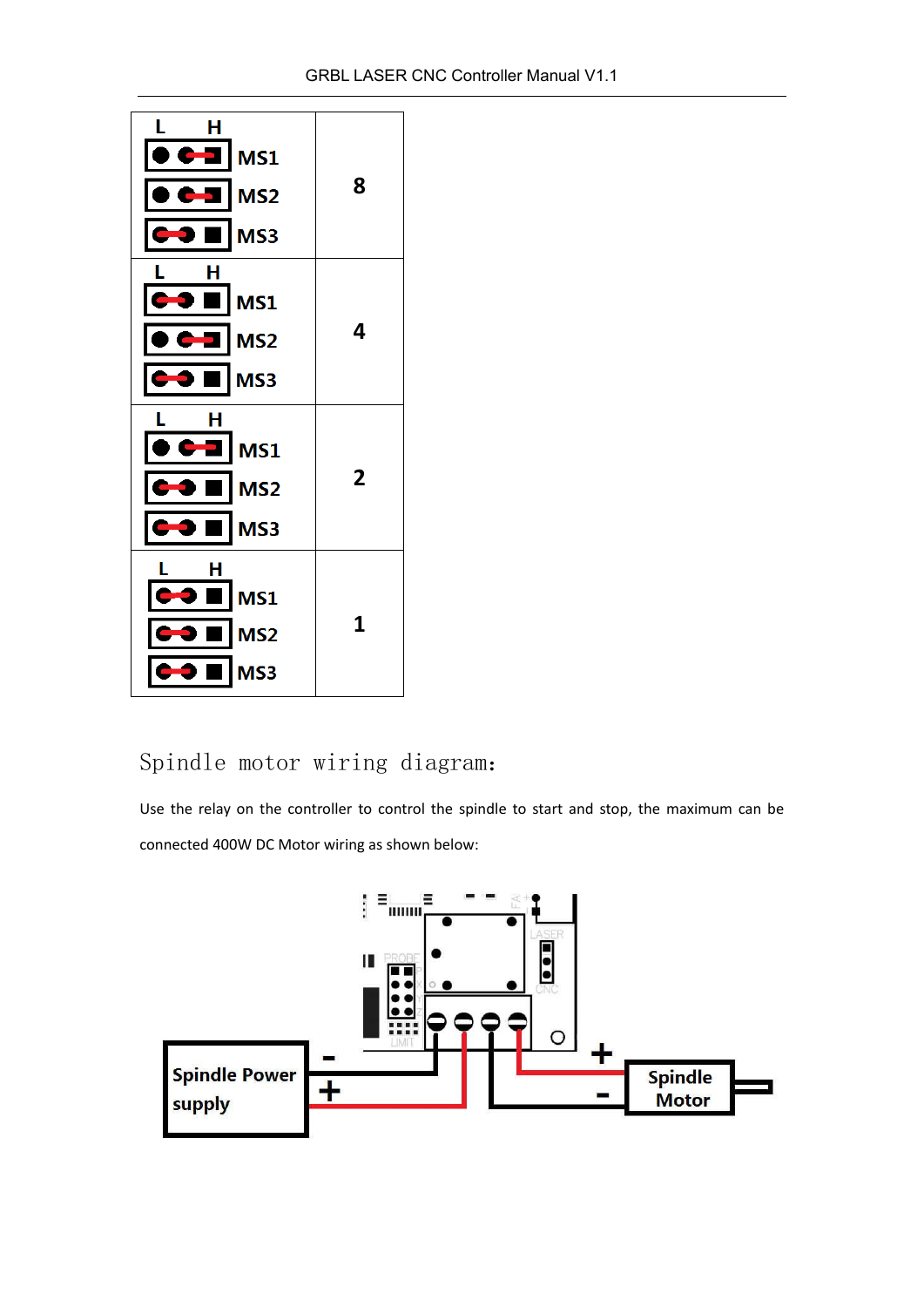Probe, limit switch wiring:

1> At the command line, enter: \$ 21 = 1, start the limit function, limit wiring as shown below:



2> Input probe code: G38.2 Z-20 F3, Z axis start probe, the probe device wiring as follows:



### How to control relay and laser work

Code **M3** controls the relay and laser output, **M5** turns off the relay and laser, and can also be realized by operating the buttons on the software.

### A4988 driver board, the output current adjustment method:

Clockwise rotation of the potentiometer on the drive board, the output current increases,

counterclockwise rotation potentiometer, the current decreases. Measure the voltage between

the potentiometer and GND, calculate the specific current value, as shown below: